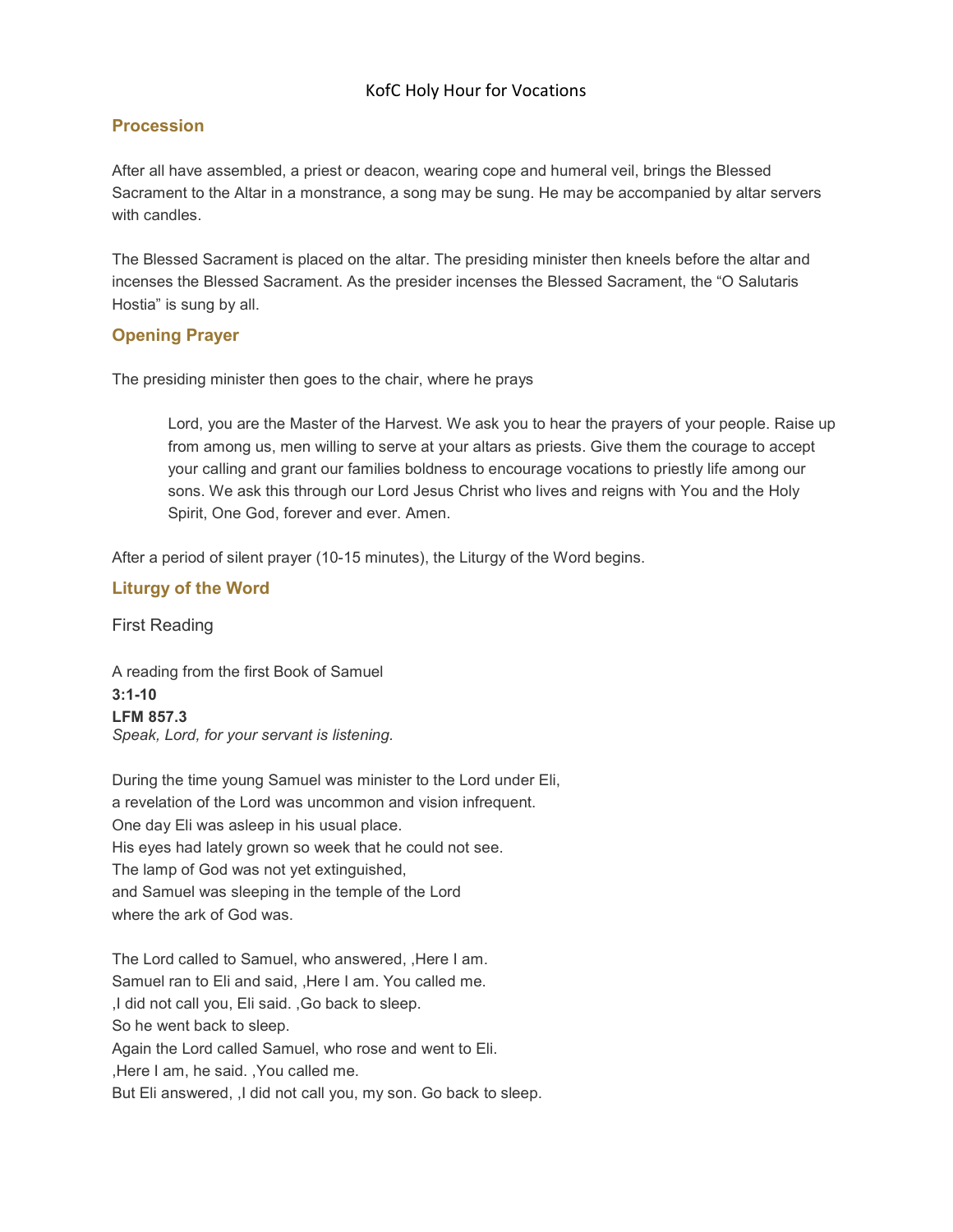At that time Samuel was not familiar with the Lord, because the Lord had not revealed anything to him as yet. The Lord called to Samuel again, for the third time. Getting up and going to Eli, he said, Here I am. You called me. Then Eli understood that the Lord was calling the youth. So he said to Samuel, ,Go to sleep, and if you are called, reply, ,Speak, Lord, for your servant is listening. When Samuel went to sleep in his place, the Lord came and revealed his presence, calling out as before, ,Samuel, Samuel! Samuel answered, ,Speak, for your servant is listening.

The word of the Lord.

All: Thanks be to God

#### Responsorial Psalm

Psalm 16 1-2a and 5, 7-8, 11 LFM 859

R. You are my inheritance, O Lord.

Keep me, O God, for in you I take refuge; I say to the Lord, My Lord are you. O Lord, my allotted portion and my cup. you it is who hold fast to my lot.

R. You are my inheritance, O Lord.

I bless the Lord who counsels me; even in the night my heart extorts me. I set the Lord ever before me; with him at my right hand I shall not be disturbed.

R. You are my inheritance, O Lord.

You will show me the path of life, fullness of joys in your presence, the delights at your right hand forever.

R. Guide me Lord, along the everlasting way.

Gospel Acclamation

R. Alleluia, alleluia.

I chose you from the world, go and bear fruit that will last, says the Lord.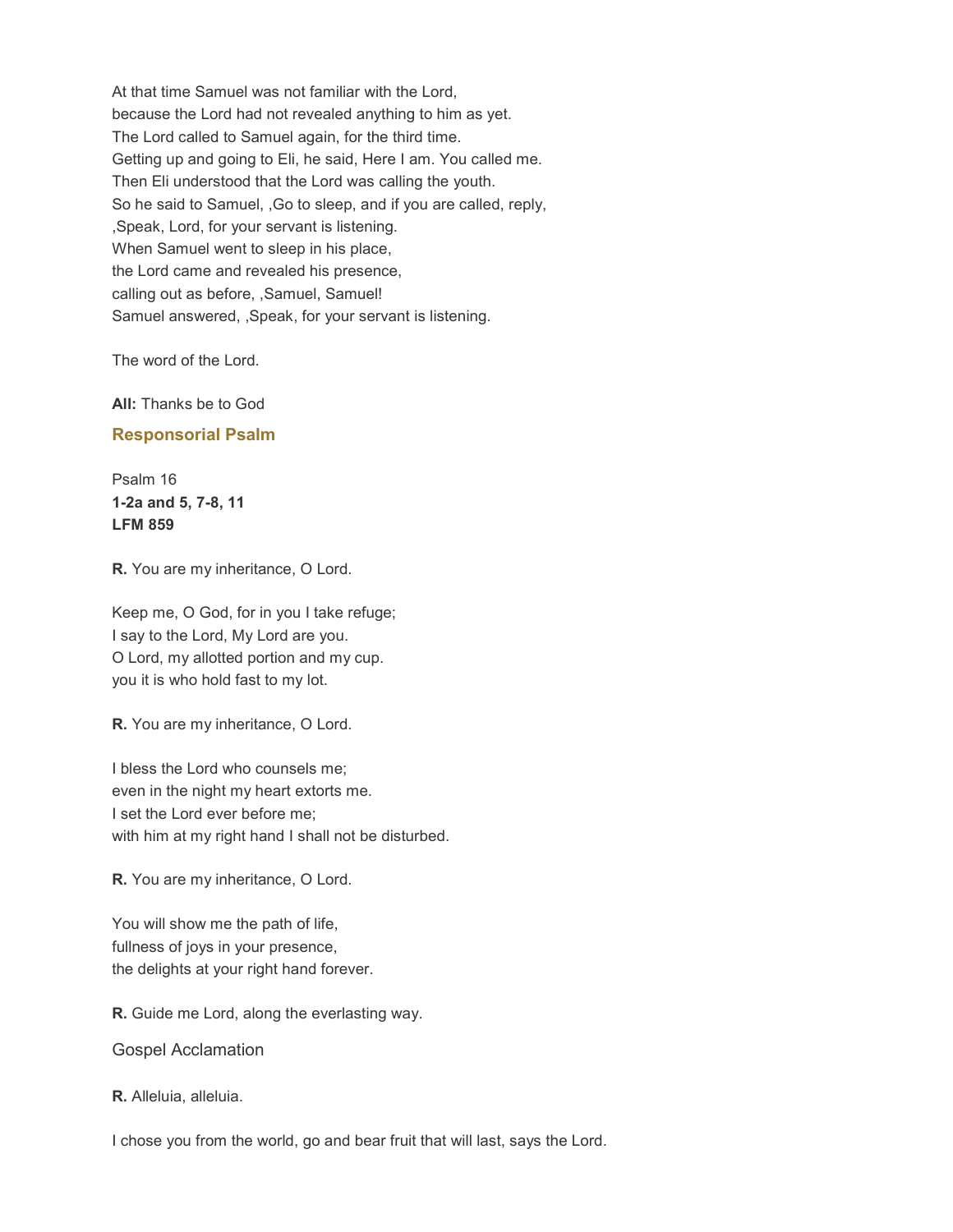Jn 15:16 R. Alleluia, alleluia.

Gospel

+ A reading from the holy Gospel according to Luke. (Luke 5:1-11)

#### The Call of Simon the Fisherman.

While the crowd was pressing in on Jesus and listening to the word of God,

he was standing by the Lake of Gennesaret. He saw two boats there alongside the lake;

the fishermen had disembarked and were washing their nets.

Getting into one of the boats, the one belonging to Simon,

he asked him to put out a short distance from the shore.

Then he sat down and taught the crowds from the boat.

After he had finished speaking, he said to Simon,

"Put out into deep water and lower your nets for a catch." Simon said in reply,

"Master, we have worked hard all night and have caught nothing, but at your command I will lower the nets."

When they had done this, they caught a great number of fish and their nets were tearing.

They signaled to their partners in the other boat to come to help them.

They came and filled both boats so that they were in danger of sinking.

When Simon Peter saw this, he fell at the knees of Jesus and said,

"Depart from me, Lord, for I am a sinful man."

For astonishment at the catch of fish they had made seized him and all those with him,

and likewise James and John, the sons of Zebedee, who were partners of Simon.

Jesus said to Simon, "Do not be afraid; from now on you will be catching men."

When they brought their boats to the shore, they left everything and followed Him.

The Gospel of the Lord.

All: Praise to you, Lord Jesus Christ.

### **Homily**

At the conclusion of the last reading a priest or a deacon preaches the homily focusing on answering God's call in our lives and how we can encourage priestly vocations in our families or something suitable. This is followed by a period of silent prayer (10-15 minutes).

### **Intercessions**

Standing at the chair, the presiding minister invites the people to pray:

Presiding Minister: God chooses those whom He wills, let us pray the Lord to send forth workers into his vineyard: